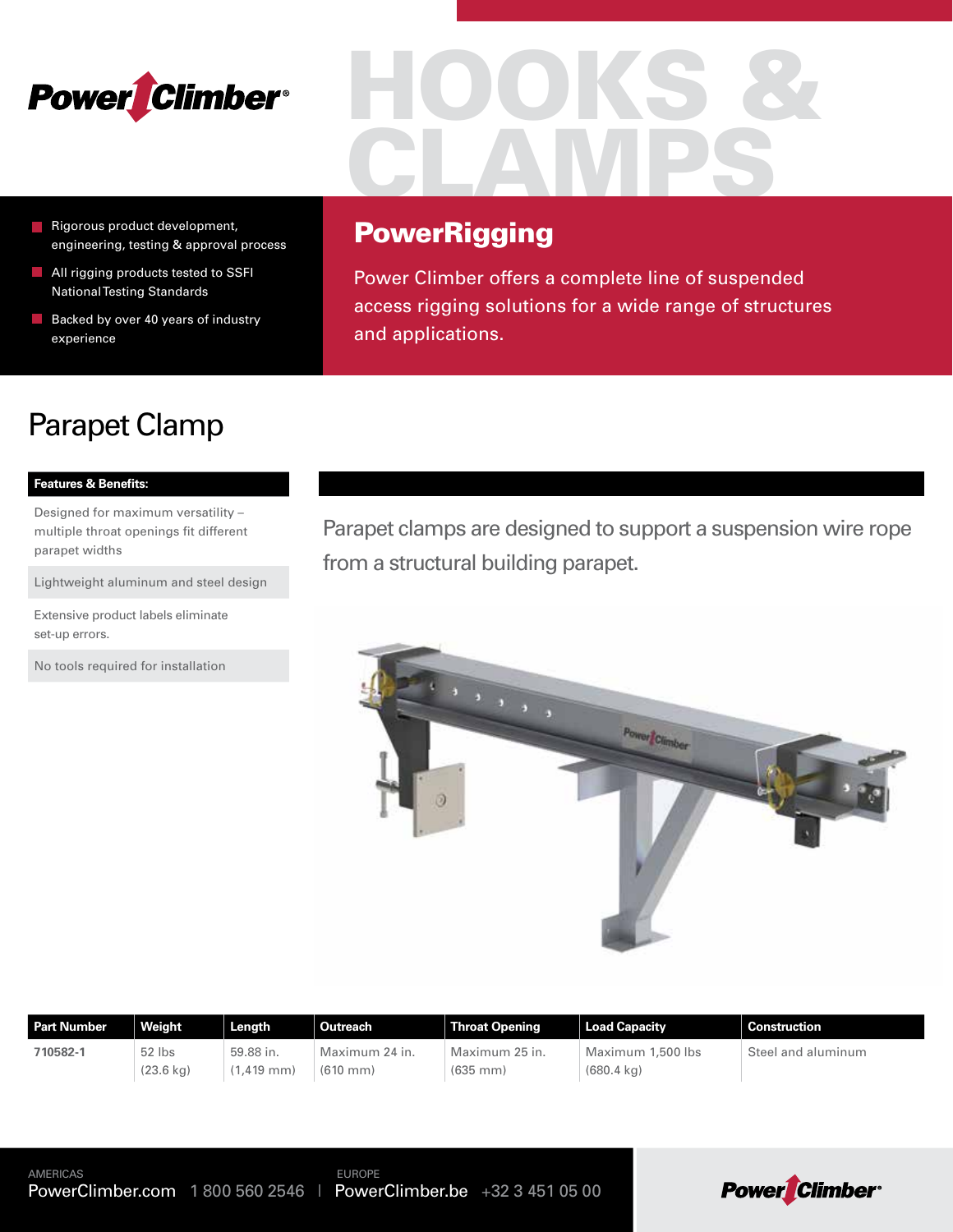## Cornice Hooks

### **Features & Benefits:**

For parapet loading only

13, 20 and 27 in. (330, 508 and 686 mm) throat openings

Steel construction

Cornice hooks support the vertically hung suspension wire rope of a stage from a cornice or parapet.



| <b>Part Number</b> | Weight           | <b>Load Capacity</b> | Max. Cornice Hook Thickness |
|--------------------|------------------|----------------------|-----------------------------|
| 715028-1           | 54 lbs (24.5 kg) |                      | $12$ in. (305 mm) maximum   |
| 710529-1           | 71 lbs (32.7 kg) | 1,500 lbs (680.4 kg) | 13-19 in. (330-483 mm)      |
| 710530-1           | 88 lbs (40.0 kg) |                      | 20-26 in. (508-660 mm)      |

# Flat Roof Tieback

### **Features & Benefits:**

Can be positioned over the back edge of the building without any need for fastening

Approved as a lifeline anchorage

Lightweight aluminum construction

Must be anchored to 500 lbs of counterweight (or equivalent anchorage) on the ground or at a surface level lower than the roof in which rigging is taking place

Extensive product labels eliminate errors.

When there are no other tieback options available on the roof top, Power Climber's Flat Roof Tieback provides a code-compliant tieback solution for your rigging device.



| <b>Part Number</b> | Weight           | Load Capacity        |  |
|--------------------|------------------|----------------------|--|
| 710543-1           | 48 lbs (21.7 kg) | 1,500 lbs (680.4 kg) |  |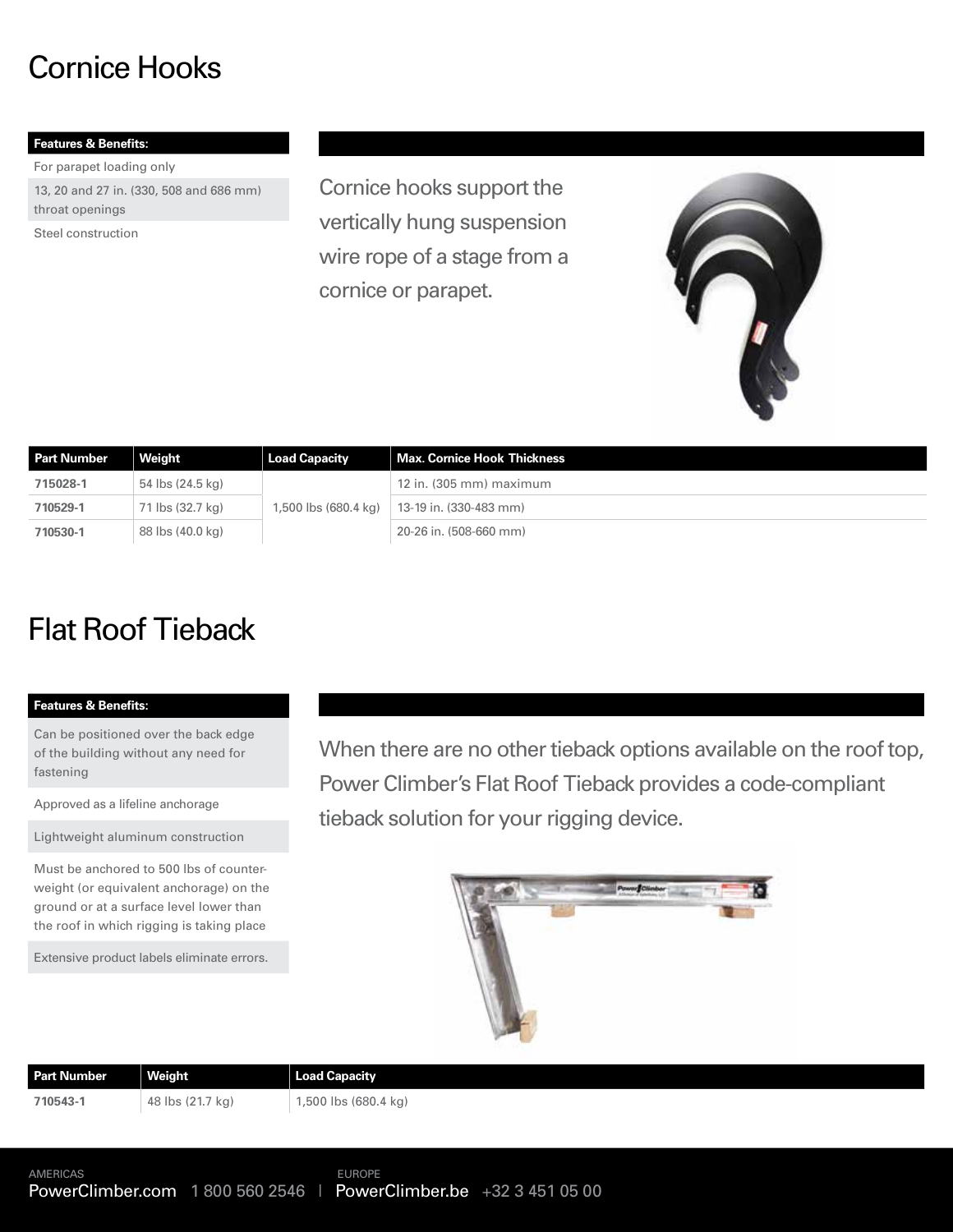# Pigeon Hole Stand

### **Features & Benefits:**

Compact steel construction

Only 12-1/8 in. tall

All welded components - No tethers needed and no nuts or bolts to be dropped

Two line capable

Integrated attachment point for tieback

Whether rigging from the structural floor or through a roof hole or a rigging sleeve, the Pigeon Hole Stand is a heavy duty structural rigging device that provides a safe installation.



| <b>Part Number</b> | Weight           | Load Capacity        |
|--------------------|------------------|----------------------|
| 710548-1           | 31 lbs (14.1 kg) | .,500 lbs (680.4 kg) |

### Slab Clamp

### **Features & Benefits:**

Designed for maximum versatility, multiple throat openings fit different slab/ floor thicknesses

Strong steel design

Extensive product labels eliminate errors.

Galvanized finish to protect from corrosion even in harsh working conditions



| <b>Part Number</b> | Weight              | Length       | Outreach        | <b>Throat Opening</b> | Load Capacity        | <b>Construction</b> |
|--------------------|---------------------|--------------|-----------------|-----------------------|----------------------|---------------------|
| 710583-1           | $100$ lbs           | 55.89 in.    | Maximum Reach:  | Maximum 13 in.        | Maximum 1,500 lbs.   | Steel and aluminum  |
|                    | $(45.4 \text{ kg})$ | $(1.420$ mm) | 24 in. (610 mm) | $(330 \, \text{mm})$  | $(680.4 \text{ kg})$ |                     |